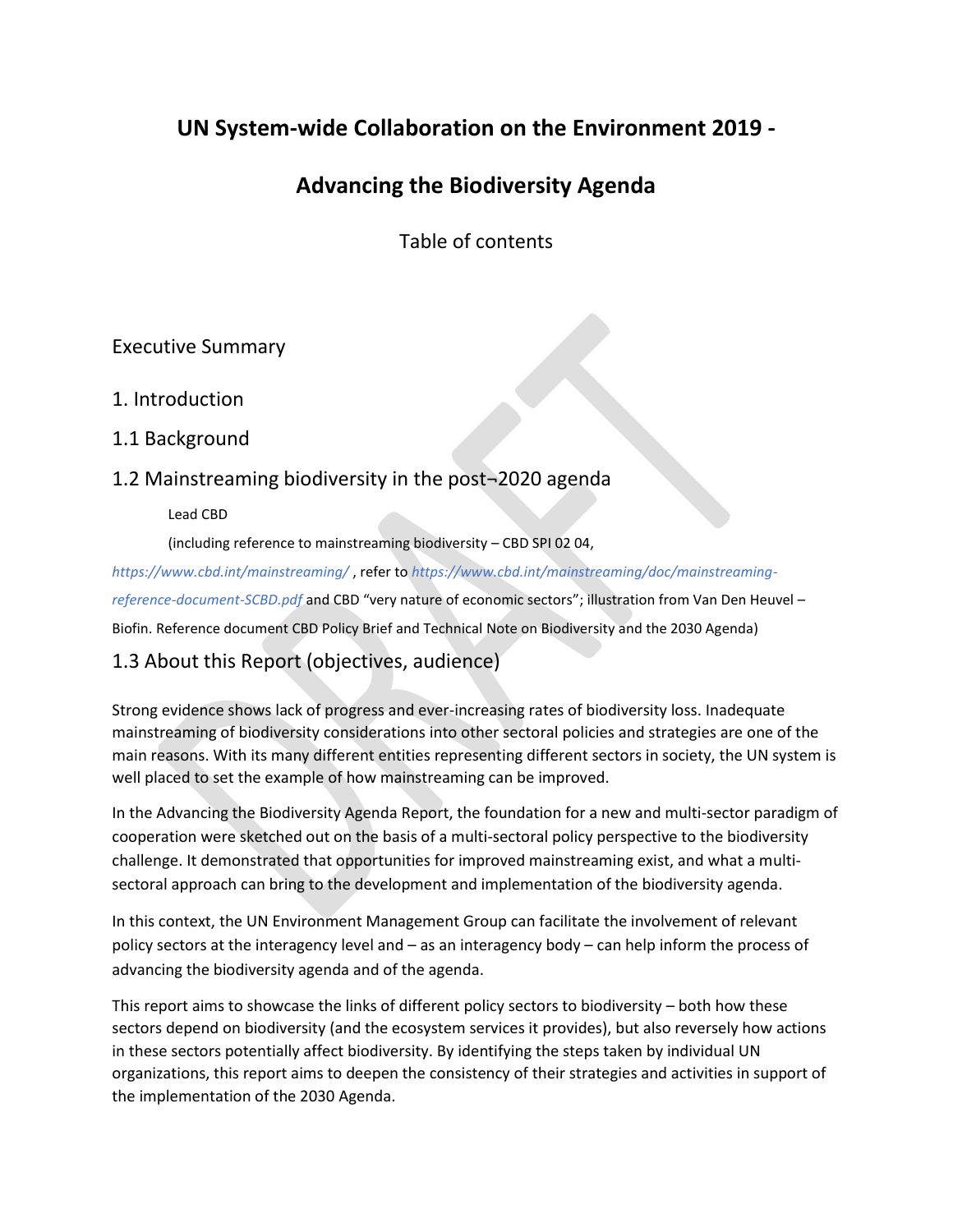After a short description of the sectoral interactions with biodiversity for each policy sector, an overview of UN activities in support of mainstreaming biodiversity in the sector, including commitments is presented, followed by recommendations and the identification of new opportunities for cooperation to further support and enhance biodiversity mainstreaming in the 2020-2030 period; at the same time that the development of a Post2020 Biodiversity Strategy is being discussed in the margins of the CBD.

The sectoral review encompasses 6 main sectors: 1. primary production (agriculture, fisheries and forestry); 2. production and services (energy, extractive industries, infrastructure and construction, manufacturing and processes, telecommunication, tourism); 3.social services (health, refugees, migration, poverty); 4. finance and trade; 5. humanitarian affairs (indigenous people and local communities, human rights); 6. Environment (institutions and policies, data, protected areas, invasive species, ecosystem restoration, valuation of ecosystem services, climate change, resource mobilization for biodiversity, water, land, oceans).

The report addresses cross-sectoral issues such gender, and the role of the private sector, in liaison with biodiversity, before concluding with recommendations of the UN system as a whole.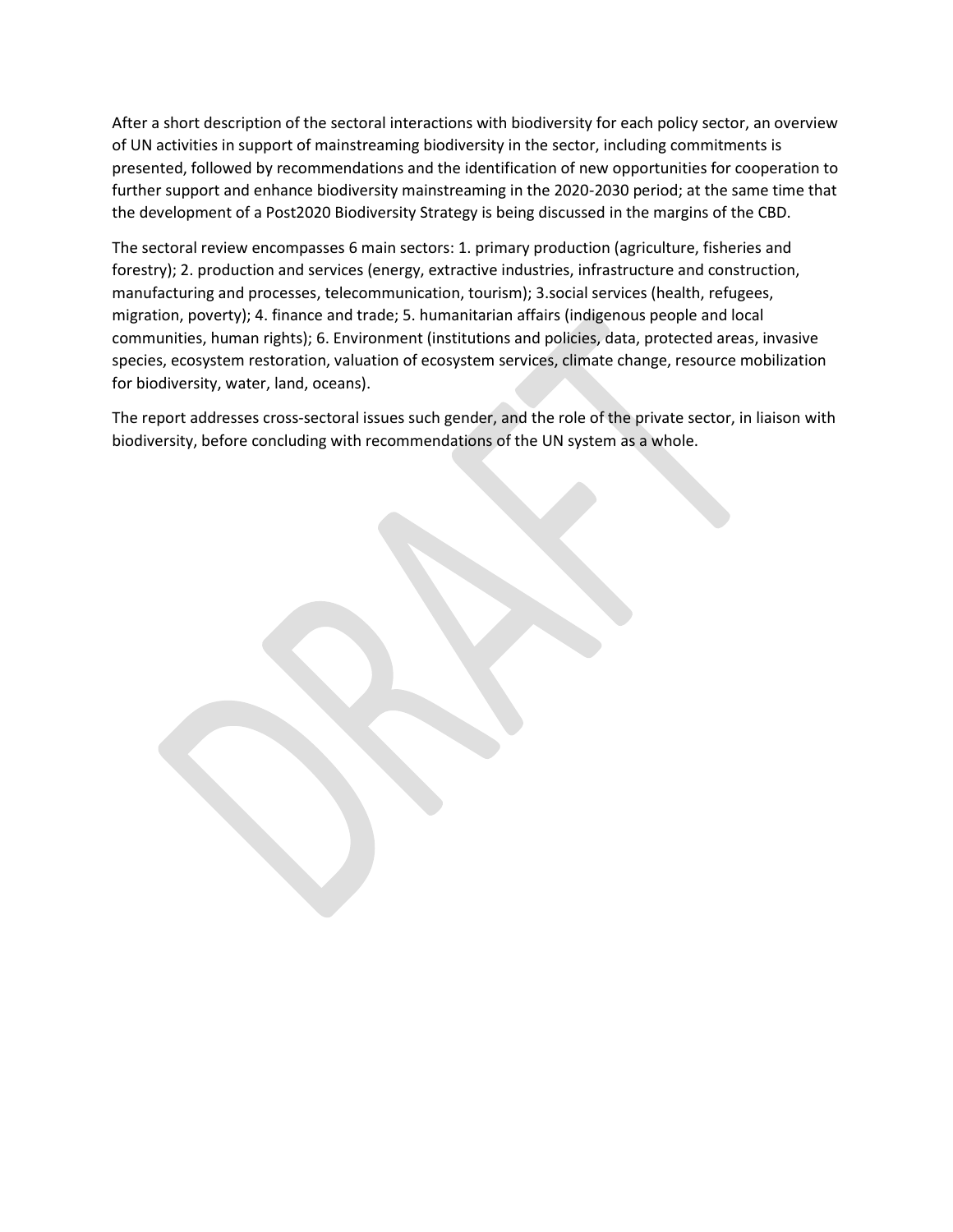For chapters 2 to 7: describing first Impacts and benefits linking the sector and biodiversity, then addressing UN current activities to mainstream biodiversity in the sector; keeping in mind as relevant, 7 themes : support to national policies NBSAPs / Aichi targets / post2020 targets, monitoring / reporting / indicators, science-policy interface, information management / awareness raising, capacity-building, funding / resource mobilization, institutional collaboration; including individual agency projects, interagency ones, and partnerships with other stakeholders; the Sourcebook has a similar list but merges info managt and reporting

# 2. Primary production policy sector and biodiversity

# 2.1 Agriculture

Lead FAO.

#### Foreseen contributors IFAD, UNDP

Suggested mentions: FAO Mainstreaming Biodiversity Platform and FAO Strategy on Mainstreaming Biodiversity across Agricultural Sectors approved by FAO Council (Dec.2019); ITPGRFA. FAO's 2019 report on 'The State of the World's Biodiversity for Food and Agriculture' included country-reporting processes that had allowed countries to assess gaps and needs with respect to sustainable use and conservation of biodiversity for food and agriculture. Technical guidance on The 10 Elements of Agroecology. CBD IBD booklet 2008. http://teebweb.org/agrifood/

# 2.2 Fisheries and aquaculture

#### Lead FAO

Foreseen contributors GEF International Water Focal Area

Suggested mentions: FAO Code of Conduct for Responsible Fisheries

### 2.3 Forestry

Lead FAO of UN Forum on Forests?

Foreseen contributors UNDP

Suggested mentions: Collaborative Partnership on Forests; REDD+. ITTO/CBD Collaborative Initiative for Tropical Forest Biodiversity (*[www.itto.int/cbd](http://www.itto.int/cbd)* )

## 3. Production and services policy sector and biodiversity

# 3.1 Energy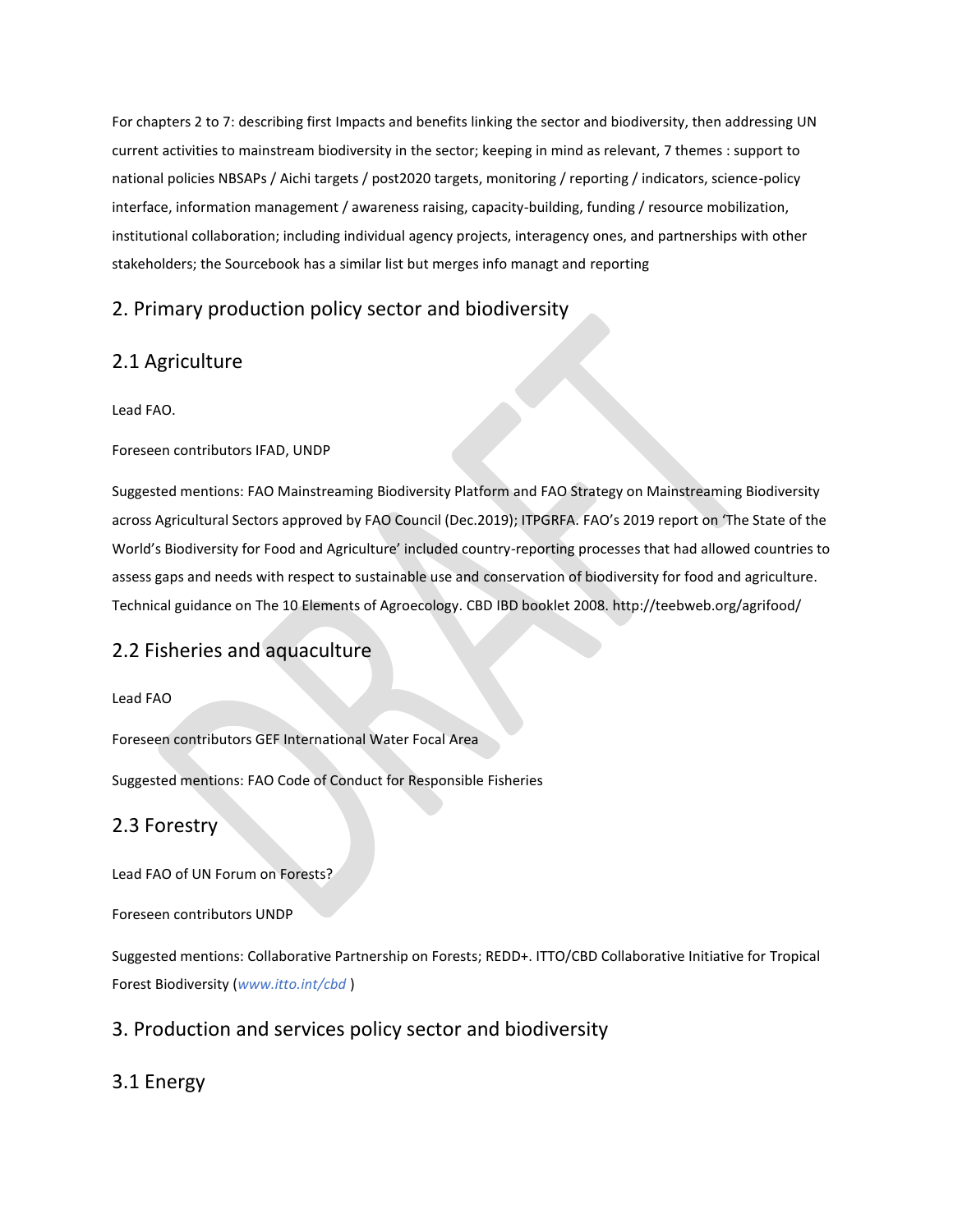CMS Energy Task Force; *[http://www.un-energy.org](http://www.un-energy.org/)*; https://www.unido.org/sites/default/files/2010- 05/AGECCsummaryreport\_0.pdf

## 3.2 Extractive industries

Lead UNDP

Suggested mention: UNEP-WCMC Biodiversity indicators for extractive companies

## 3.3 Infrastructure and construction

Lead UNEP-led Sustainable Infrastructure Partnership (SIP) or UN-Habitat

Foreseen contributors: UN partners in SIP (UNIDO, UNDP, UNECE, world Bank, UNOPS)

Suggested mention: UN-Habitat's Strategic Plan for the period 2020-2023

# 3.4 Manufacturing and processes (should there be a separate section for chemicals, lead BRS or SAICM Secretariat?)

#### Lead UNDP

Suggested mentions: 2011 joint guidance BRS / CBD on chemicals and biodiversity. ILO Devinvest program on Green works; WESO report 2018. Business and Biodiversity Forum, Global Partnership for Business and Biodiversity. UNITAR 2019 Workshop on the sound management of chemicals and waste; ; UNIDO: Mobilizing Industry for Environmental Action 2018

### 3.5 Telecommunications?

Lead ITU

### 3.6 Tourism

Lead: WTO

Foreseen contributors: WTO

Suggested mentions: voluntary Guidelines on Biodiversity and Tourism Development. UNDP. "Tourism for Development. 20 reasons sustainable tourism counts for development". Knowledge Series, The World Bank Group, 2017.

4 Social services policy sector and biodiversity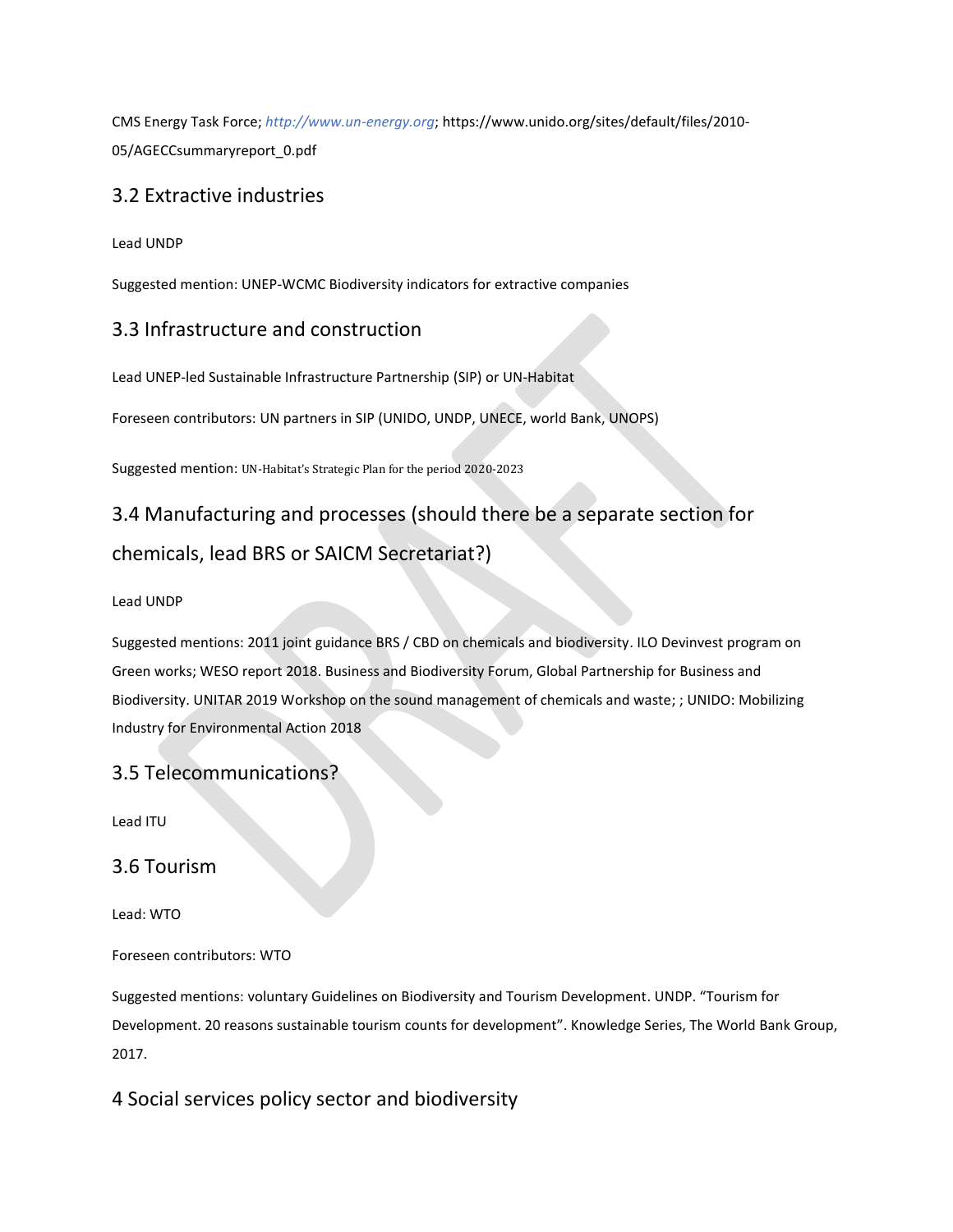## 4.1 Health

#### Lead WHO / ILG

Suggested mentions: CBD SPI 02 04 in particular para21. ILG on Biodiversity and Health, World Health Assembly May18. CBD SharlElSheik Highlevel segment doc. Connecting Global Priorities: Biodiversity and Human Health, A State of Knowledge Review. *[www.cbd.int/health/stateofknowledge](http://www.cbd.int/health/stateofknowledge)*. World Health Organization document A71/11.

# 4.2 Refugees (should it be under chapter 6?)

#### Lead OHCHR

Foreseen contributor: UN-Habitat

Suggested mentions: Report Sp.Rapp on biodiv. *<https://www.ohchr.org/en/issues/environment/srenvironment/pages/biodiversity.aspx>*; Report Sp.Rapp. On indig.people; UN-Habitat's Strategic Plan for the period 2020-2023

### 4.3 Migration

#### Lead IOM

Joint reports with UNFCCC, with UNCCD , work with IUCN for the Congress. World Refugee Day, Organization of African Union's Africa Refugee Day

### 4.4 Poverty (could be under cross-sectoral issues?)

#### Lead UNDP

PEI. UNEP UNDP Guidance Note on Mainstreaming Environment into National Development Planning

# 5 Finance and trade policy sector and biodiversity (does this include insurance?)

Lead UNCTAD or UNEP-FI

#### Foreseen contributors: CITES, GEF

UNEP Finance Initiative. UNEP FI / WWF / UNESCO "Protecting our World Heritage, Insuring a sustainable future". UNODC – CITES joint work on wildlife trade. UNEP Financial Inquiry (unepinquiry.org). (2007 GEF) Experience of Executing Agencies under Expanded Opportunities in the GEF (may be outdated)

## 6 Humanitarian affairs policy sector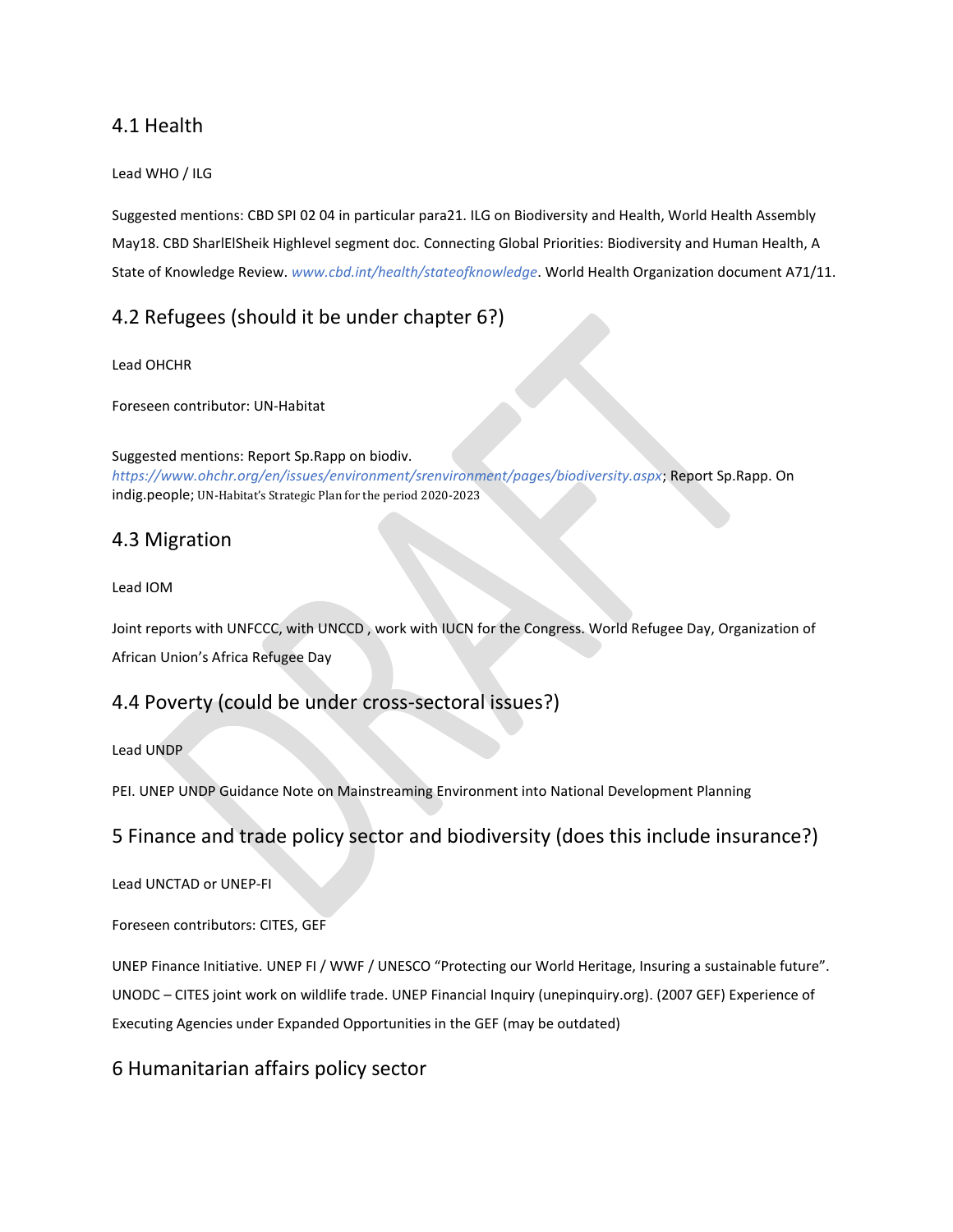# 6.1 Indigenous people and local communities

#### Lead UNESCO

Foreseen contributors: UNDP, WIPO

WIPO technical guidance. Joint programme UNESCO – CBD on traditional knowledge (cf Sourcebook). IPBES taskforce on the same theme. IPBES / UNESCO Technical Unit on indigenous and local knowledge

### 6.2 Human rights

Lead OHCHR

### 7 Environment policy sector

### 7.1 Institutions and policies

#### Lead UNEP

Foreseen contributors FAO, UNDP, UNEP-WCMC

Suggested mentions: Support to NBSAPs, to NFPs. CBD / UNDP /UNDP NBSAPForum. UNEP-WCMC and IEEP: Incorporating Biodiversity and Ecosystem Service Values into NBSAPs: Guidance to Support NBSAP Practitioners. CBD NBSAP capacitybuilding modules, and guidance on legal obligations. CMS / CITES guidance material on migratory species in NBSAPs; CITES guidance material to its parties on revising NBSAPs. UNEP Sourcebook.. UNEP / CBD / CITES / CMS Workshop on "indicators and integration of CITES and CMS objectives as part of NBSAP updating" for Francophone Africa (Douala, 2013). Ecolex (FAO / IUCN / UNEP). CBD / UNEP-WCMC "National level synergies between REDD+ and the NBSAPs: a review of current guidance and national efforts". UNDP BES¬NET *[https://www.undp.org/content/nairobi-gc-red/en/home/biodiversity-and-ecosystem-services--bes](https://www.undp.org/content/nairobi-gc-red/en/home/biodiversity-and-ecosystem-services--bes-net-.html)[net-.html](https://www.undp.org/content/nairobi-gc-red/en/home/biodiversity-and-ecosystem-services--bes-net-.html)*

Support to regional cooperation (UNEP Regional Offices – cf Sourcebook). Ramsar Regional Initiatives

### 7.2 Data on ecosystems and biodiversity

Lead UNEP or UNEP-WCMC

Foreseen contributor DESA / Statistics Division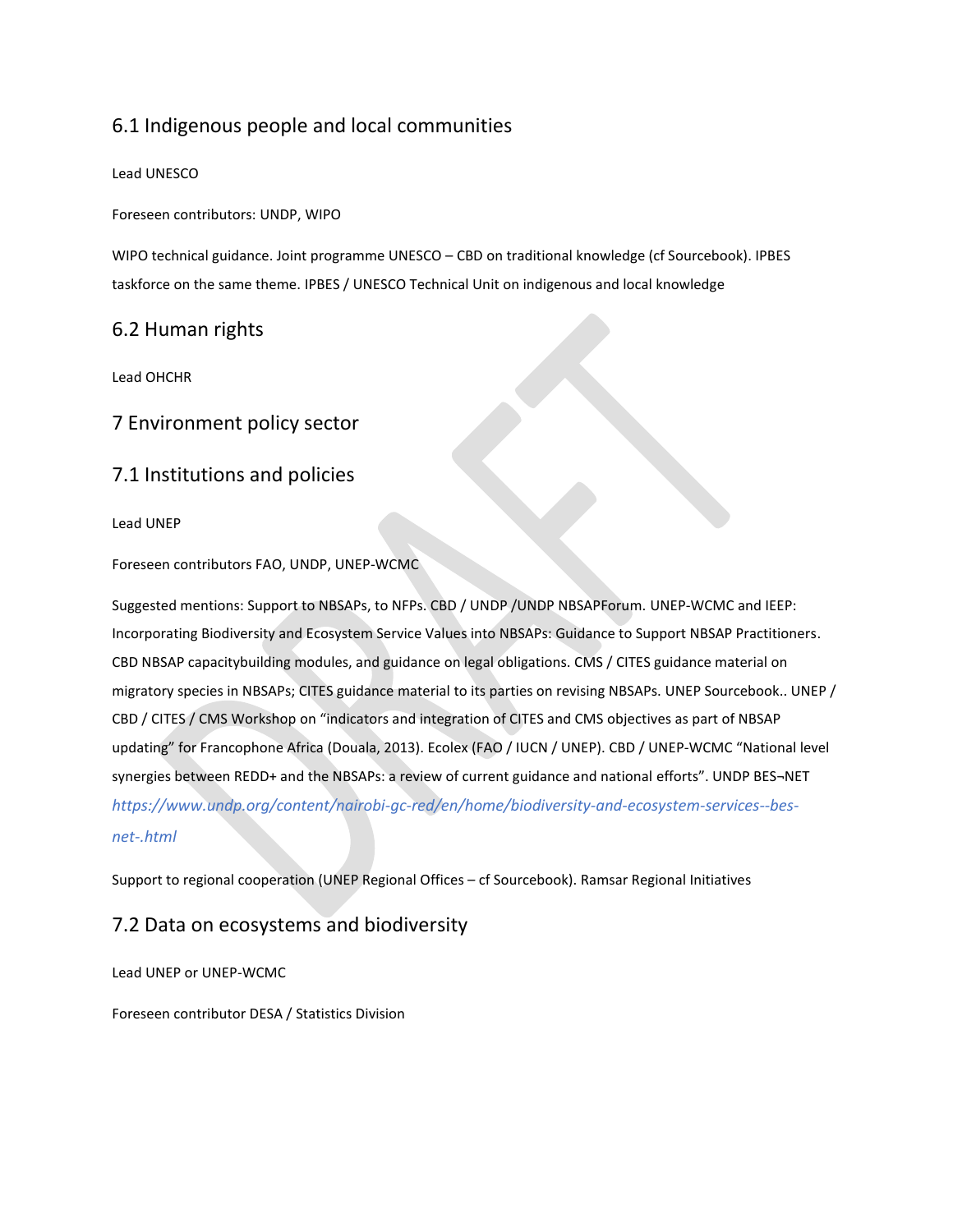Biodiversity Indicators Partnership; KBAs. InforMEA (?). IPBES. UNEP AEWA online reporting. European Biodiv Observation Network (eubon.eu). CMS / CITES / WHC information system on elephant poaching. UNEP / GEF Support to Wings over Wetlands project. System of Environmental Economic Accounting

### 7.2 Protected areas

Lead UNEP-WCMC

Foreseen contributors: UNDP, UNESCO, Ramsar, GEF

Ramsar sites, World Heritage, UNEP-WCMC database. Ramsar Advisory Missions.

### 7.3 Invasive species

Lead IPBES Technical Unit for the assessment of IAS?

### 7.4 Ecosystem Restoration

Lead UNEP

Contributor FAO

Decade on ecosystem Restoration

### 7.5 Valuation of ecosystem services

Lead UNDP, UNEP or World Bank

Foreseen contributors GEF, IPBES Technical Unit on values

Suggested mentions: By 2020 at the latest, it is expected that biodiversity values will have been integrated into national and local development and poverty reduction strategies and planning processes, and incorporated into national accounting and reporting systems (UNDP Framework)

WAVES - Wealth Accounting and Valuation of Ecosystem Services; The Economics of Ecosystems and Biodiversity (TEEBweb.org). Payment for Ecosystem Services. the Inclusive Wealth Index: http://inclusivewealthindex.org, and the Natural Capital Coalition's Natural Capital Protocol. UNSD – UN Environment Natural Capital Accounting and Valuation of Ecosystem Services (NCAVES) project *<https://seea.un.org/home/Natural-Capital-Accounting-Project>*. SEEA Ecosystem Accounting, with revision in 2020 *<https://seea.un.org/ecosystem-accounting>*. UNEP Toolkit for Ecosystem Service Sitebased Assessments

## 7.6 Climate change and biodiversity (could be under cross-cutting issues)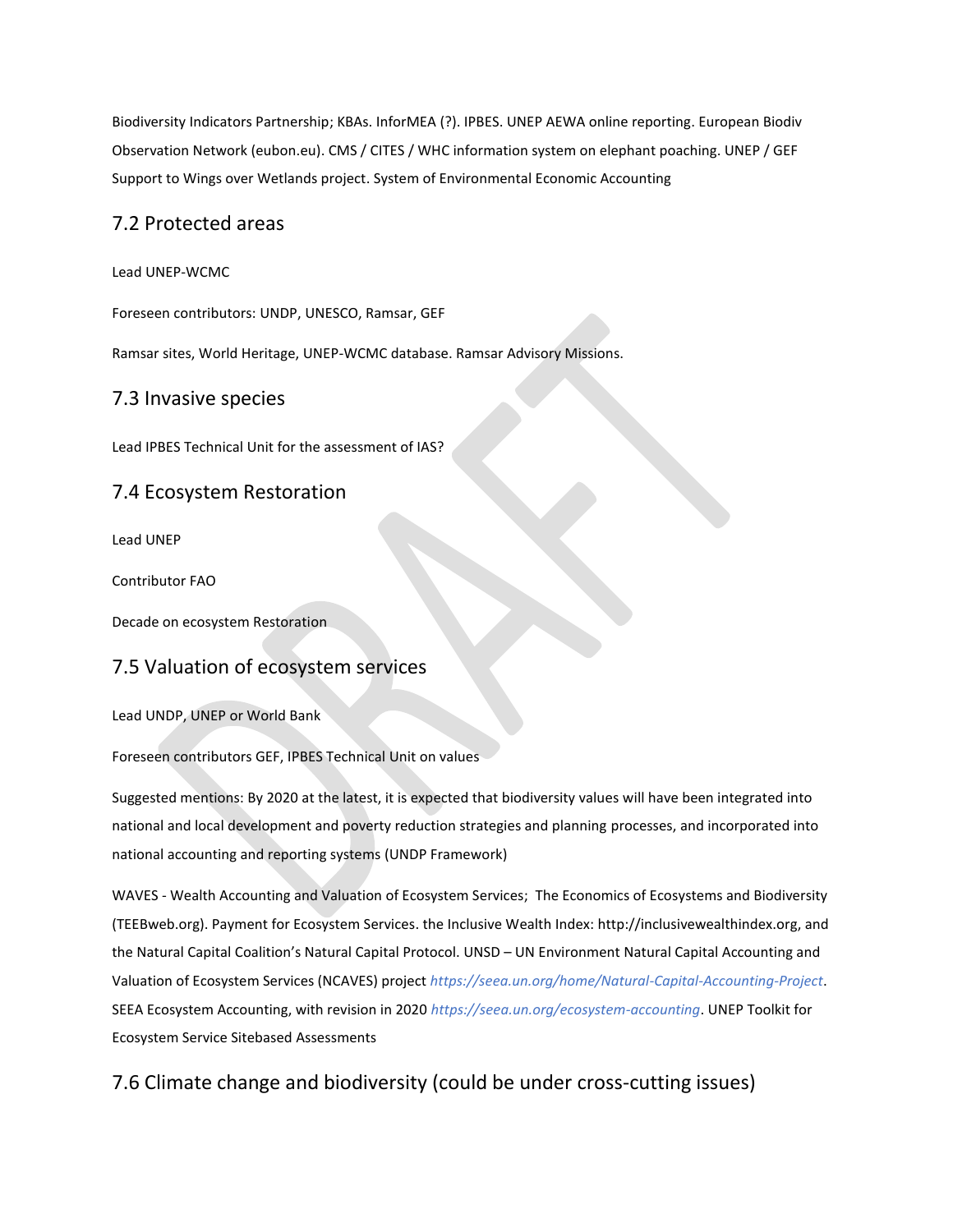#### Lead UNFCCC

#### Foreseen contributors UNEP, UNDP

Nature-based solutions; Ecosystem-based adaptation. Article 2 of the UNFCCC recognizes the importance of limiting climate change to a level that would allow ecosystems to adapt naturally.

2017, there was a TEP (Technical Examination Process) on resilient ecosystems and one on resilient cities (focusing on health, water and food) and participation under the joint work programme could be considered in future including in 2018 when the technical examination process focused on adaptation planning for vulnerable groups, communities and ecosystems (quote from 1st meeting ILG Health)

UNITAR / IUCN on-line open courses such as "Integrated planning for climate change and biodiversity"

UNEP – IUCN Global Fund for Ecosystem-based Adaptation 2020 – 2024. UNEP lead of the Action Track on adaptation of the Global Commission on Adaptation, and the Global Adaptation Network

## 7.7 Resource mobilization for biodiversity and ecosystems

#### Lead UNDP?

Foreseen contributor GEF, World Bank

Biofin; CDM /LULUCF

#### 7.8 Water

Lead UNECE?

Foreseen contributors Ramsar, UNEP GPI

Water Convention. Global Wetland Outlook (focus on Biodiversity chapter). Global Peatland Initiative

#### 7.9 Land

#### Lead UNCCD

Suggested mentions: GM's LDN and biodiversity thematic assessment. Global Land Outlook (focus on Biodiversity chapter)

### 7.10 Oceans

Lead UN-Oceans? (not yet involved in CP)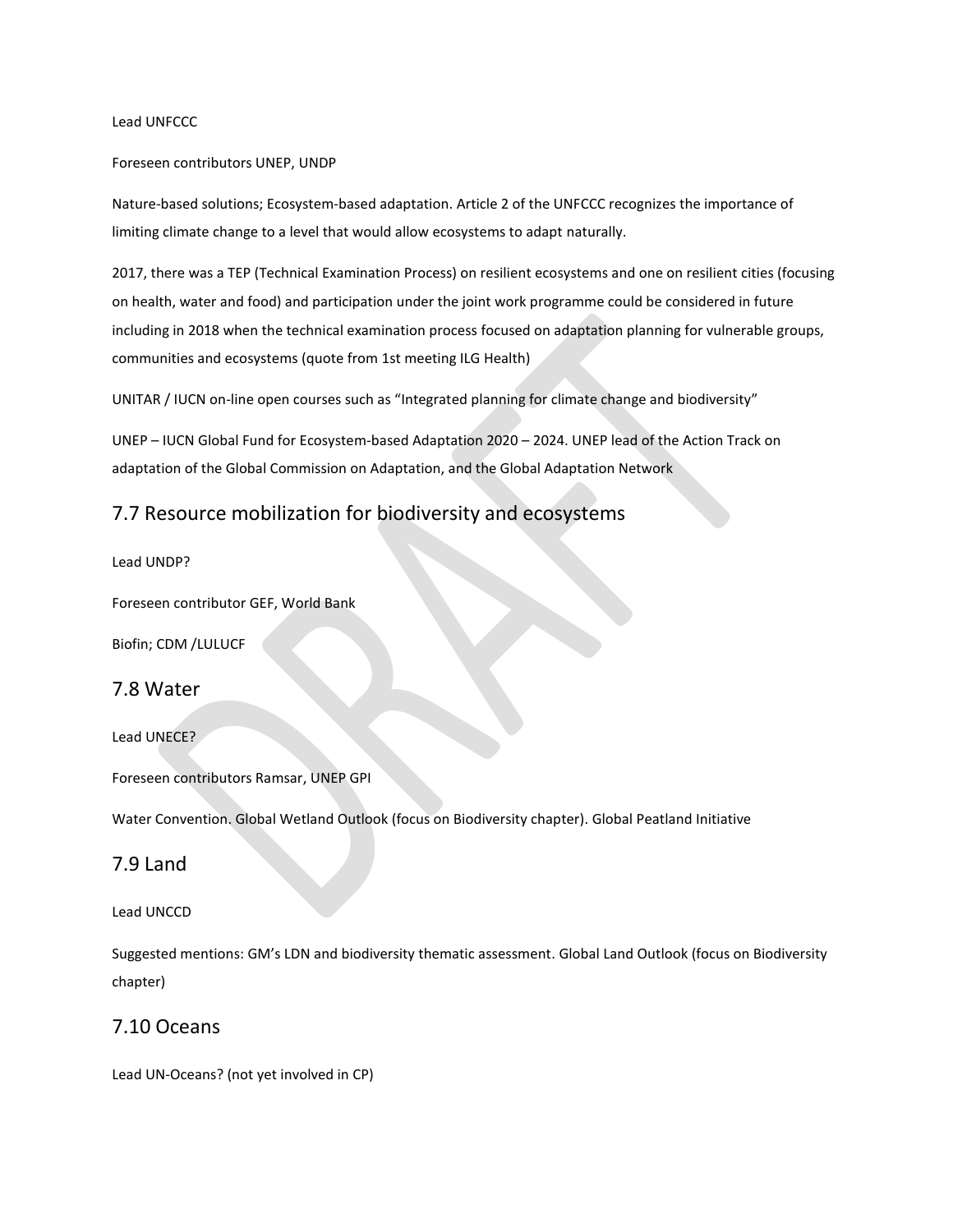Suggested mentions: Oceans Summit. UNITAR 2017 learning center on Oceans, Biodiversity and Sharks, UNITAR CIFAL Curibita 2017 training on Oceans, Seas and Marine resources. Taskforce on biodiversity ABNJ *<http://www.unoceans.org/unoceanstaskforcebiodivabnj/en/>* . Regional seas conventions

### 8. Cross sectoral issues

### 8.1 Gender

#### Lead UN Women

Suggested mention: UNWomen's research paper "Towards a gender-responsive implementation of the CBD" (*[https://www.unwomen.org/-/media/headquarters/attachments/sections/library/publications/2018/towards-a](https://www.unwomen.org/-/media/headquarters/attachments/sections/library/publications/2018/towards-a-gender-responsive-implementation-of-the-convention-on-biological-diversity-en.pdf?la=en&vs=4802)[gender-responsive-implementation-of-the-convention-on-biological-diversity-en.pdf?la=en&vs=4802](https://www.unwomen.org/-/media/headquarters/attachments/sections/library/publications/2018/towards-a-gender-responsive-implementation-of-the-convention-on-biological-diversity-en.pdf?la=en&vs=4802)* )

# 8.2 The private sector (tentative – could be addressed in opportunities under

## partnerships)

Lead Global Compact or UNDP

## 9. Opportunities and Recommendations

## 9.1 UN-wide activities

*Suggestions:*

- *UN-wide coordination (maintain the biodiversity network of the Consultative Process as a UN-Biodiversity served by CBD or UNEP; regular reporting to CBD COP? including current interagency initiatives such as JLG, BLG, the WHO-CBD ILG)*
- *Commitment to mainstream biodiversity in all countries UNDAF.*
- *Commitment by EMG to mainstream biodiversity in UN-wide sustainability strategy (or reference to it if ready)*
- *Statement by CEB*

*Reference CBD COP13 – 15 annexII*

### 9.2 Sectoral activities

*(along Post-2020 Structure of targets, or along sectors as above)*